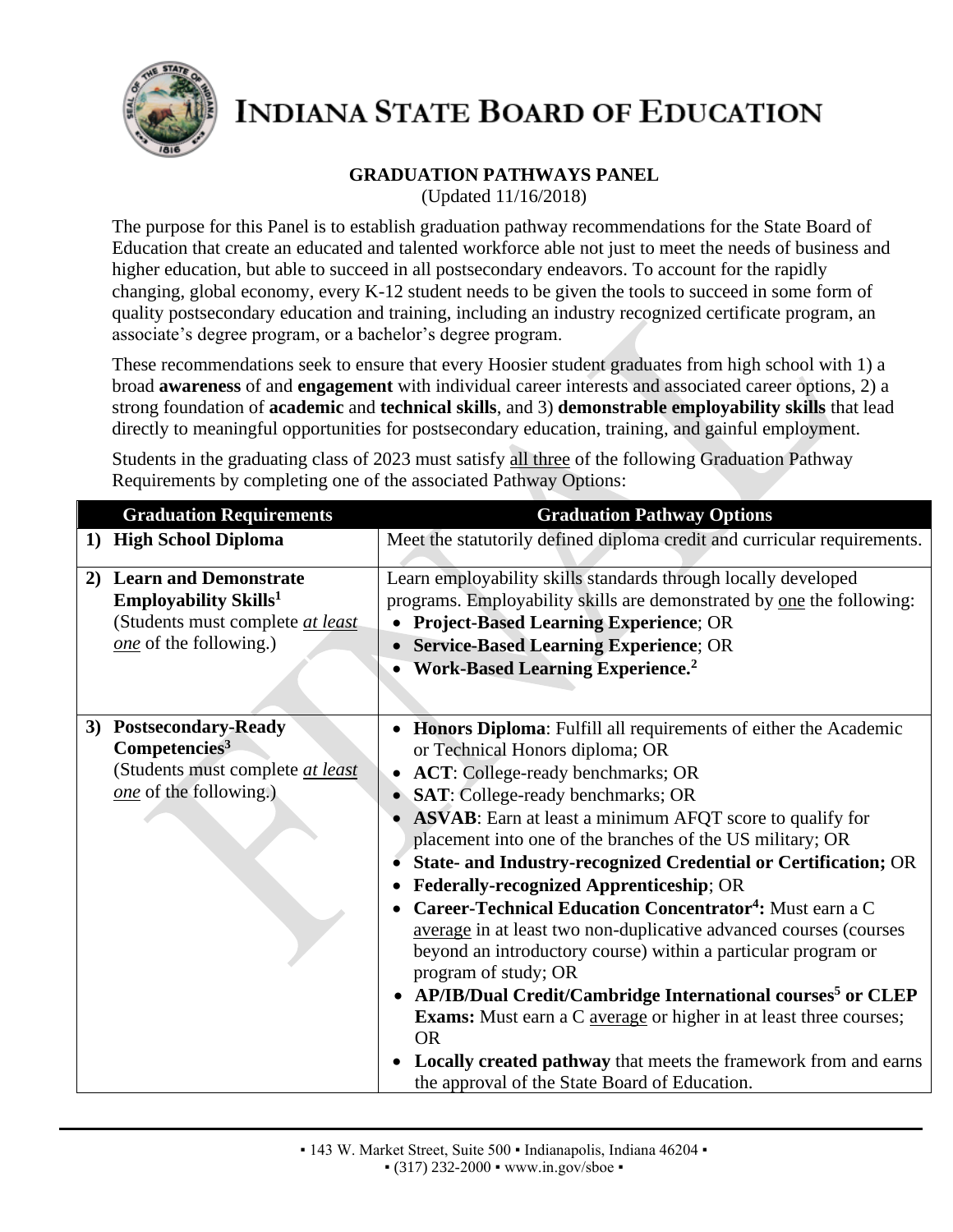

#### **Recommended Implementation Timeline:**

- For current high school students, those graduating in 2019, 2020, 2021, or 2022, ISTEP 10/End-of-Course Assessments will continue to be used as the graduation qualifying examination.
	- o Schools should work towards allowing students in these cohorts to opt-in to a Graduation Pathway in lieu of the graduation qualifying examinations.
- Once adopted by the State Board of Education, the Graduation Pathways will become effective for the graduating class of 2023 (eighth graders in 2018-19).
- **This recommendation becomes effective for all students beginning of 2019-20.**

#### **Additional Items for the State Board of Education's Consideration:**

- **Future Panel convenings:** The Graduation Pathways Panel recommends that it continues to convene in order to:
	- o Develop the framework for the Locally Created Pathways;
		- Potential examples include: Co-Ops, ePortfolios, competency-based education systems, or other options validated by either employers and/or institutions of higher education.
	- o Create recommendations regarding the manner in which the State Board monitors pathway outcome data and adjusts Pathways options contingent upon that data;
	- o Study potential waiver options for diplomas;
	- o Consider ways for the 'CTE Concentrator' pathway to become a 'CTE Completer' pathway; and
	- o Consider ways for schools to begin to implement these graduation pathways with the graduating class of 2019.
- **Career Exploration:** The Graduation Pathways Panel recognizes the need for more robust career awareness and exploration for students throughout their entire academic lives. Students need greater exposure and understanding of the variety of employment opportunities to foster their postsecondary aspirations. The Panel recommends the inclusion of career awareness and exploration at the middle elementary (grades 3 thru 5) and middle school (grades 6 thru 8) levels. The Graduation Pathways—flexible through graduation—should be preceded by a series of purposeful activities during middle school and high school, including but not limited to: 1) **career exploration courses** (e.g., *Exploring College & Careers*, *Preparing for College & Careers)* 2) **career interest assessments** (e.g., *Indiana Career Explorer, Naviance, ASVAB Career Program*), and 3) **consultations with school counselors**.
- **Nationally-recognized College Entrance Exam:** The Graduation Pathways Panel recommends that the State adopt a nationally-recognized college entrance exam to be used for school accountability no later than 2021-22.
- **Statewide Diploma:** The Graduation Pathways Panel and State Board of Education will further deliberate on credit and course requirements for the diploma at a future date.
- **Phasing in AP/IB/CI exam scores:** The Graduation Pathways Panel will consider ways to incorporate AP, IB, or CI exam scores as a final pathway.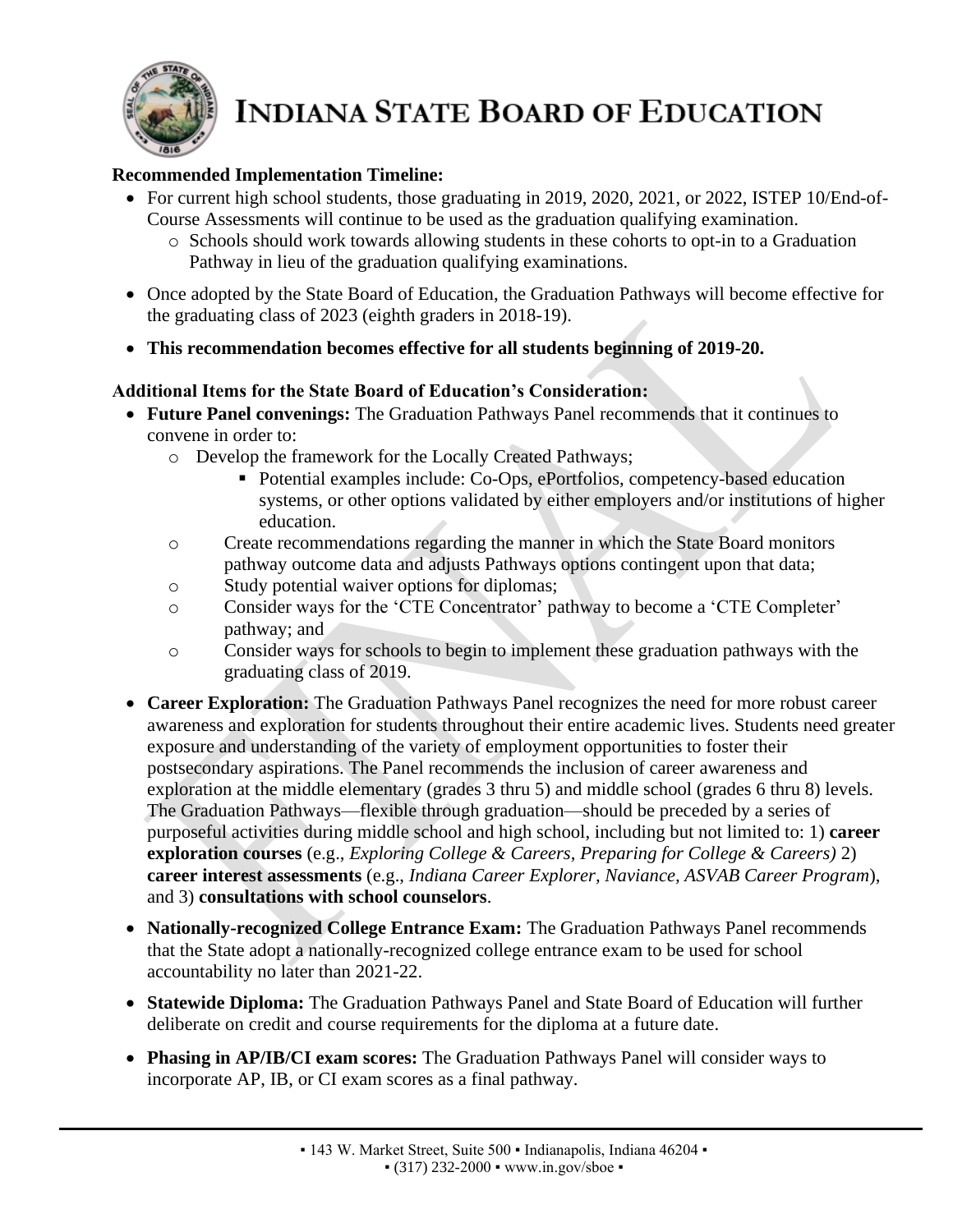

### <sup>1</sup> **Learn and Demonstrate Employability Skills:**

Employability skills standards may include [Indiana's Employability Skills Benchmarks](http://www.in.gov/dwd/files/IN_Employability_Skills.pdf) and other comparable character development benchmarks.

Demonstrations of employability skills are experiences that enable students to apply essential academic, technical, and professional skills and find engagement and relevancy in their academic careers through such means as project-based learning, work-based learning, or service learning experiences.

Demonstrations of employability skills can occur over the course of a student's high school career.

Any demonstration needs to be validated locally by:

- Student work product **AND**
- School validation.

## <sup>2</sup> **Learn and Demonstrate Employability Skills – Graduation Pathway Options:**

**Project-based learning** allows students to gain knowledge and skills by working for an extended period of time to investigate and respond to an authentic, engaging and complex question, problem, or challenge. The project is framed by a meaningful problem to solve or a question to answer, at the appropriate level of challenge. Students engage in a rigorous, extended process of asking questions, finding resources, and applying information. Students often make their project work public by explaining, displaying and/or presenting it to people beyond the classroom. Demonstrations include:

- Completion of a course capstone,
- Completion of a research project,
- Completion of Cambridge International Global Perspectives and Research,
- Completion of the AP Capstone Assessment, **OR**
- Other (with approval by the State Board of Education).

**Service-based learning** integrates meaningful service to enrich and apply academic knowledge, teach civic and personal responsibility (and other employability skills), and strengthen communities. Demonstrations include:

- Participation in a meaningful volunteer or civic engagement experience,
- Engagement in a school-based activity, such as a co-curricular or extracurricular activity or sport for at least one academic year, **OR**
- Other (with approval by the State Board of Education).

**Work-based learning** is a strategy to reinforce academic, technical, and social skills learned in the classroom through collaborative activities with employer partners. Work-based learning experiences allow students to apply classroom theories to practical problems, to explore career options, and pursue personal and professional goals.

- Completion of a course capstone,
- Completion of an internship,
- Obtaining the Governor's Work Ethic Certificate,
- Employment outside of the school day, **OR**
- Other (with approval by the State Board of Education).